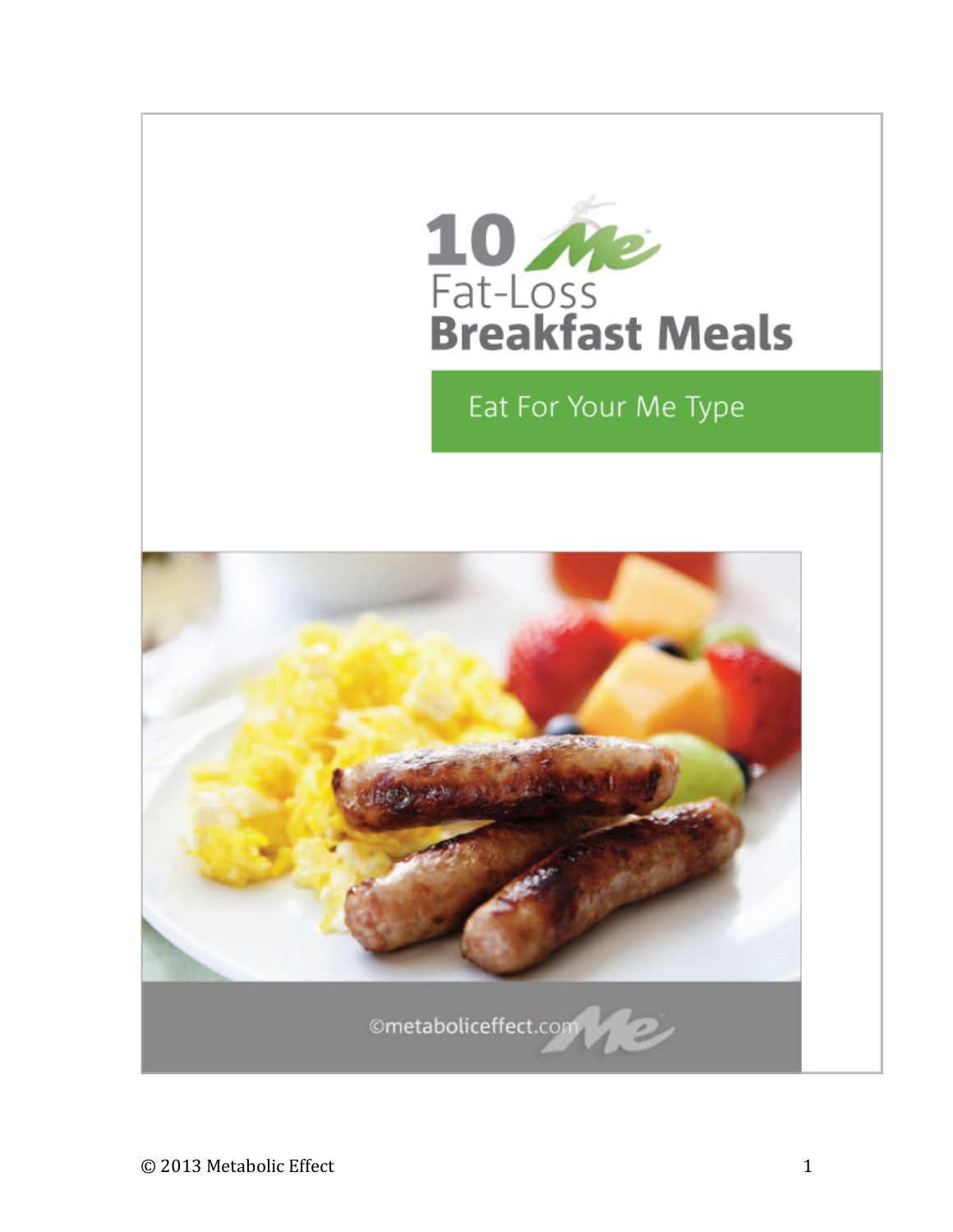# 10 ME Fat-Loss Breakfast Meals

- Although these recipes say egg whites, the yolk is full of healthy stuff and we recommend you eat them at your tolerance level.
- The same goes for fat, choose full fat, coconut oil, or butter based on your tolerance. (Fat is *healthy, but not always fat-loss friendly for everybody)*
- **1. Eggs Whites & Oats:** Start your day off with a protein and complex carbohydrate breakfast to keep you fueled and full. Cook the eggs and oats separately.

| Ingredients                       | <b>Directions</b>                 |
|-----------------------------------|-----------------------------------|
| $\bullet$ 4-5 egg whites*         | 1. Spray cooking pan with natural |
| • $\frac{1}{4}$ -1/3 cup oat bran | cooking spray                     |
| • Stevia (optional)               | 2. Cook egg whites                |
| • Cinnamon (optional)             | 3. Add water to desired           |
|                                   | consistency to oat bran           |
|                                   | 4. Microwave/cook on stove        |
|                                   | 5. Add stevia and cinnamon to     |
|                                   | taste                             |

**2. Protein Smoothie:** Don't have time to sit? No worries this liquid breakfast will fill you up on the run.

| <b>Ingredients</b>                           | <b>Directions</b>           |
|----------------------------------------------|-----------------------------|
| • 1 scoop protein powder                     | 1. Place all ingredients in |
| 8 oz. unsweetened almond<br>$\bullet$        | blender                     |
| milk                                         | 2. Blend until smooth       |
| • Fruit of choice: $\frac{1}{2}$ cup berries | 3. Pour in cup and enjoy!   |
| or $\frac{1}{2}$ banana                      |                             |
| lce.                                         |                             |

**3. Paleo Cereal:** The perfect way to start off your morning! Packed with healthy fats to keep you fueled throughout the morning!

| Ingredients                                                                                                                                                                    | <b>Directions</b>                                                                                               |
|--------------------------------------------------------------------------------------------------------------------------------------------------------------------------------|-----------------------------------------------------------------------------------------------------------------|
| $\bullet$ $\frac{1}{2}$ c Almonds<br>• $\frac{1}{2}$ c Cashews<br>• $\frac{1}{4}$ c Walnuts<br>$\bullet$ $\frac{1}{4}$ c Coconut slices<br>• $\frac{1}{4}$ c Dried cranberries | 1. Mix together ingredients<br>2. Store in a sealed container<br>3. Makes 5 servings, 1<br>serving is $1/3$ cup |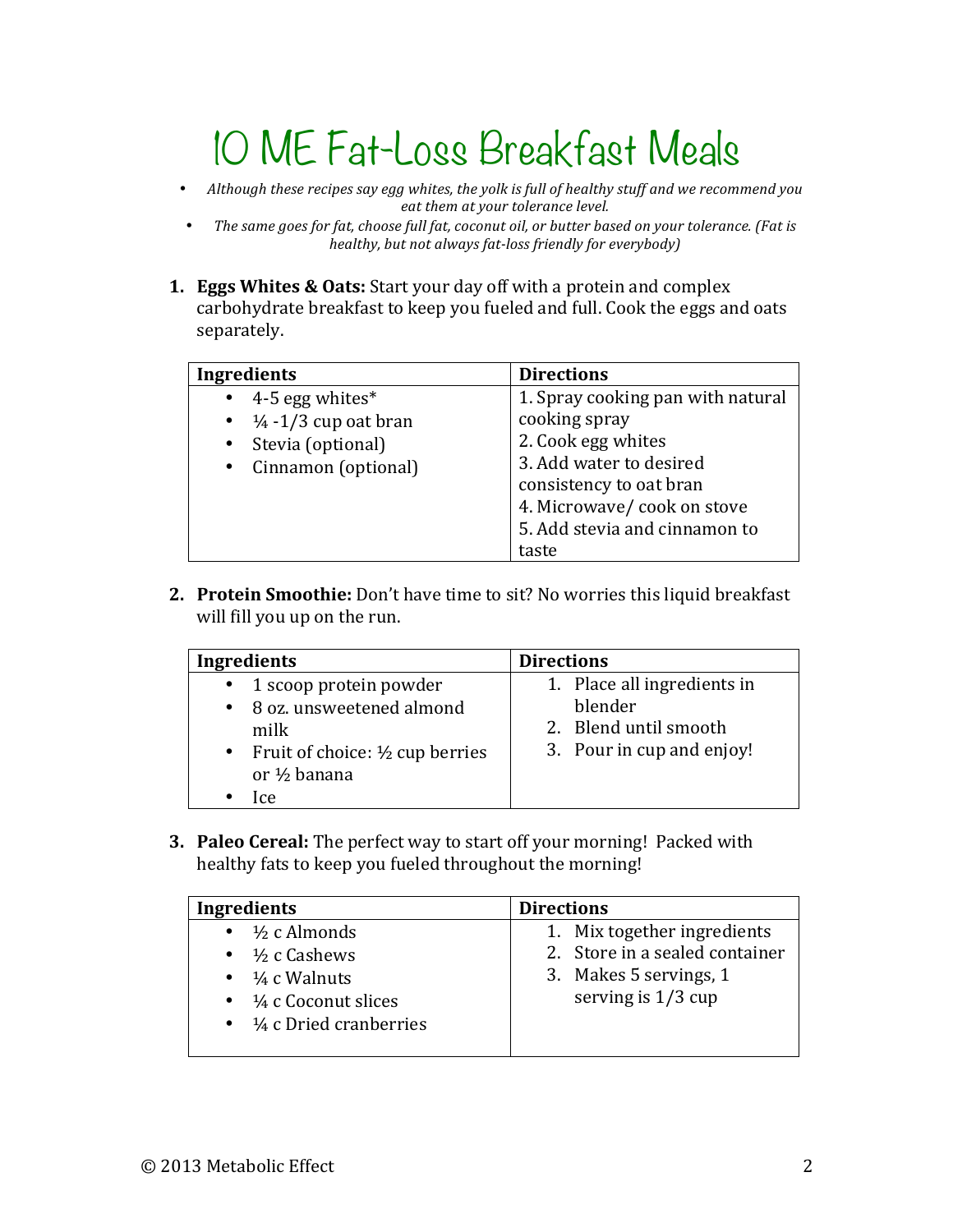4. ME Breakfast Sandwich: A great breakfast when you are in a hurry, and a whole lot better for you than the drive through!

| <b>Ingredients</b>                                                 | <b>Directions</b>                                                                   |
|--------------------------------------------------------------------|-------------------------------------------------------------------------------------|
| • 2 slices ME approved bread                                       | 1. Toast bread in toaster                                                           |
| 4 egg whites<br>$\bullet$<br>• Optional: spinach, tomato,<br>onion | 2. Cook eggs like an omelet<br>3. Cut veggies if using<br>4. Create a sandwich with |
|                                                                    | ingredients and enjoy!                                                              |

## 5. **Egg white omelet and berries:** Nothing beats a huge omelet, this is sure to fill you up!

| Ingredients                     | <b>Directions</b>                 |
|---------------------------------|-----------------------------------|
| • 6-8 egg whites $*$            | 1. Spray cooking pan with natural |
| *Include yolks based on your    | cooking spray                     |
| tolerance and results           | 2. Cook veggies                   |
| 1/4 cup low-fat shredded cheese | 3. Add in eggs then cheese        |
| Veggies of preference           | 4. Enjoy                          |
| $\frac{1}{2}$ cup berries       |                                   |

#### **6. ECB (Eggs, Canadian Bacon, Berries):** Yes, that says bacon!

| Ingredients                               | <b>Directions</b>                 |
|-------------------------------------------|-----------------------------------|
| 4-5 egg whites $*$                        | 1. Spray cooking pan with natural |
| *Include yolks based on your<br>$\bullet$ | cooking spray                     |
| tolerance and results                     | 2. Cook egg whites                |
| • $\frac{1}{4}$ -1/3 cup berries          | 3. Add water to desired           |
| • 2 pieces of Canadian Bacon              | consistency to oat bran           |
|                                           | 4. Microwave/cook on stove        |
|                                           | 5. Add stevia and cinnamon to     |
|                                           | taste                             |